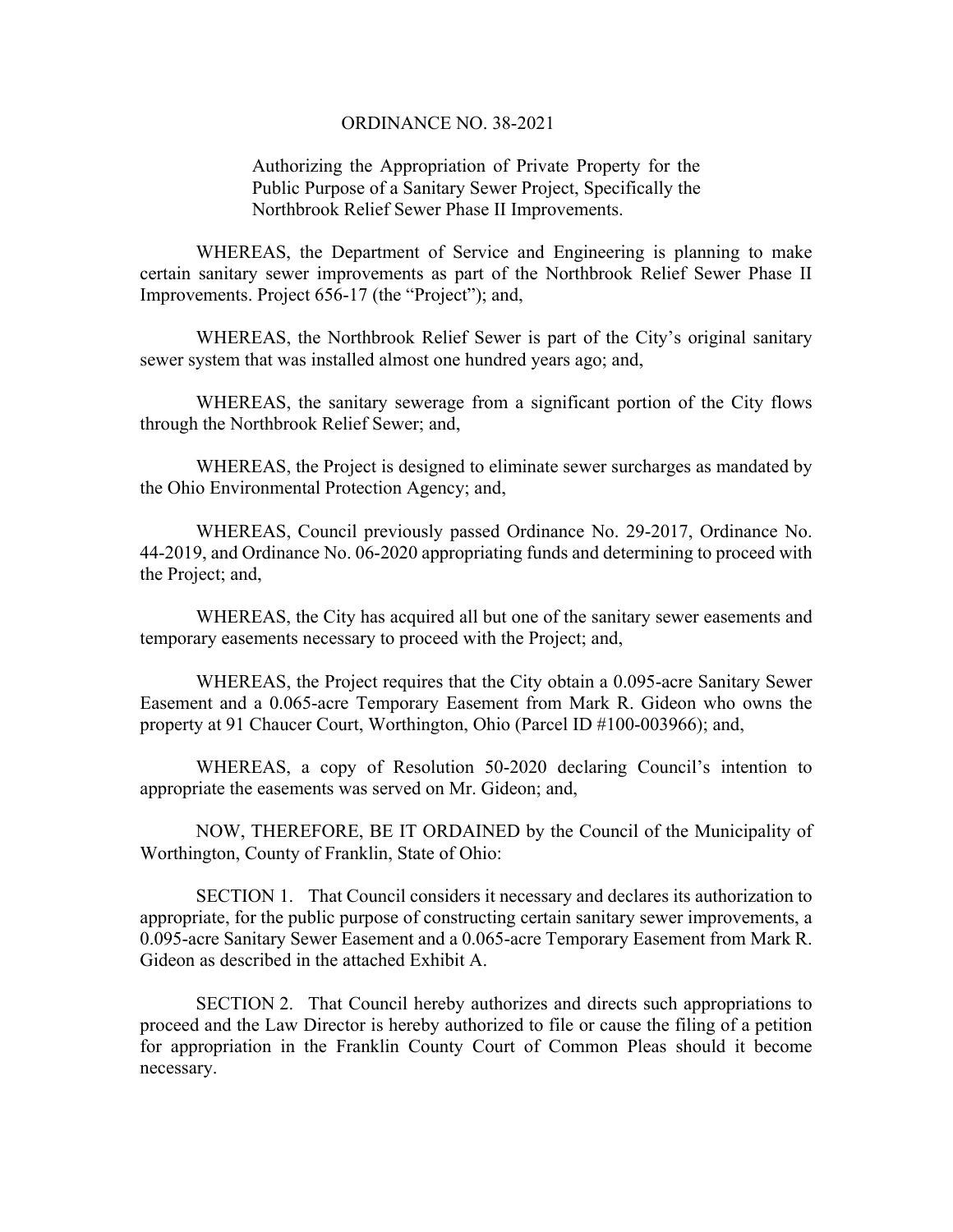# ORDINANCE NO. 38-2021

SECTION 3. Council further hereby authorizes and directs the City Manager, the Director of Law, the Director of Finance, the Clerk of Council, or other appropriate officers of the City to take any other lawful actions necessary to appropriate or acquire the properties identified in Section 1, including the authority to reach a reasonable administrative resolution with the property owner to acquire the property interests in an amount greater than the City's appraised value without further Council action required unless additional funds need to be appropriated.

SECTION 4. That notice of passage of this Ordinance shall be posted in the Municipal Administration Building, the Worthington Library, the Griswold Center and the Worthington Community Center and shall set forth the title and effective date of the Ordinance and a statement that the Ordinance is on file in the office of the Clerk of Council. This Ordinance shall take effect and be in force from and after the earliest period allowed by law and by the Charter of the City of Worthington Ohio.

Passed July 19, 2021

/s/ Bonnie D. Michael President of Council

Attest:

 $/$ s/ D. Kay Thress P.H. July 19, 2021

 Introduced July 12, 2021 Clerk of Council Effective August 11, 2021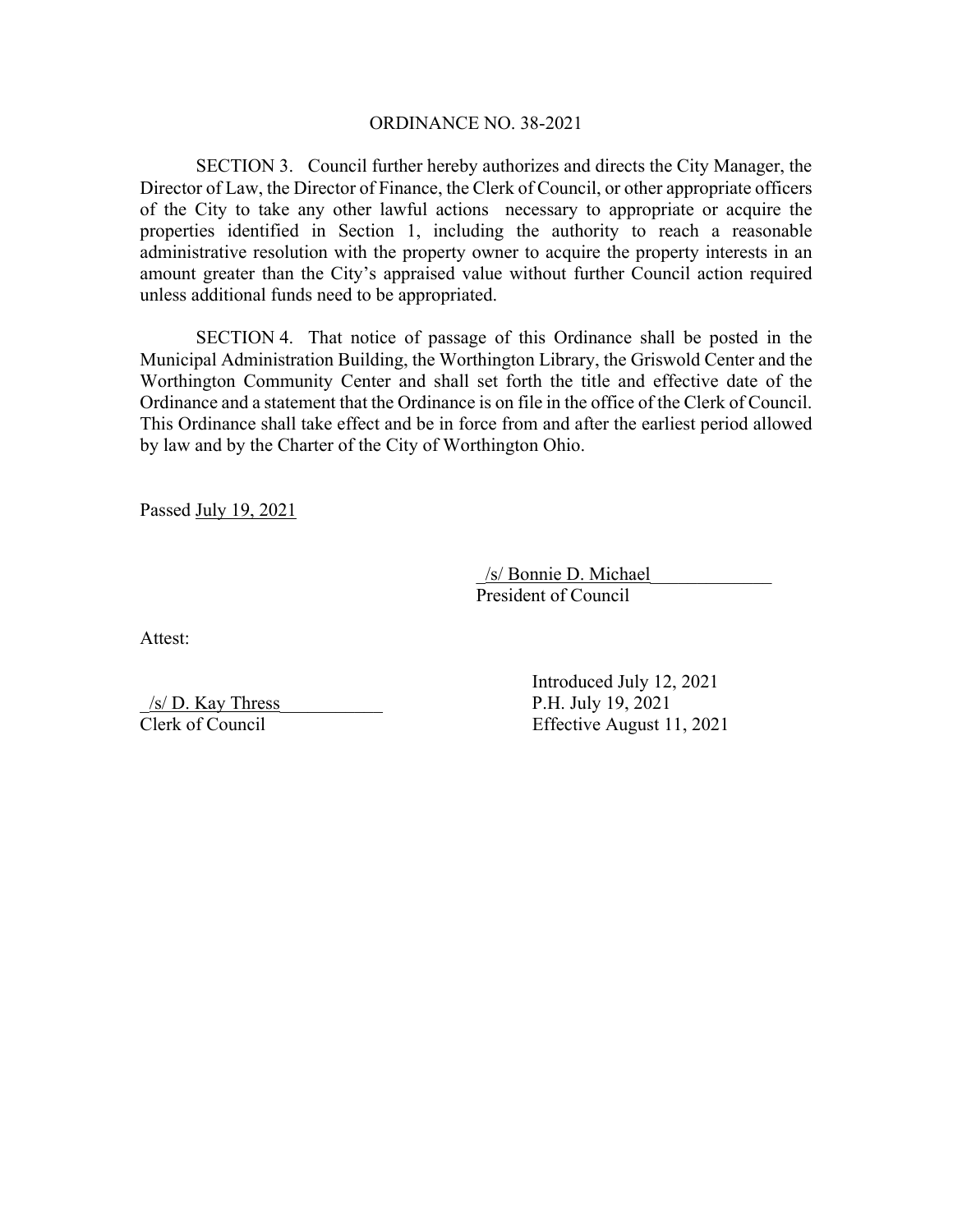EXHIBIT "A"

Page 1 of 3

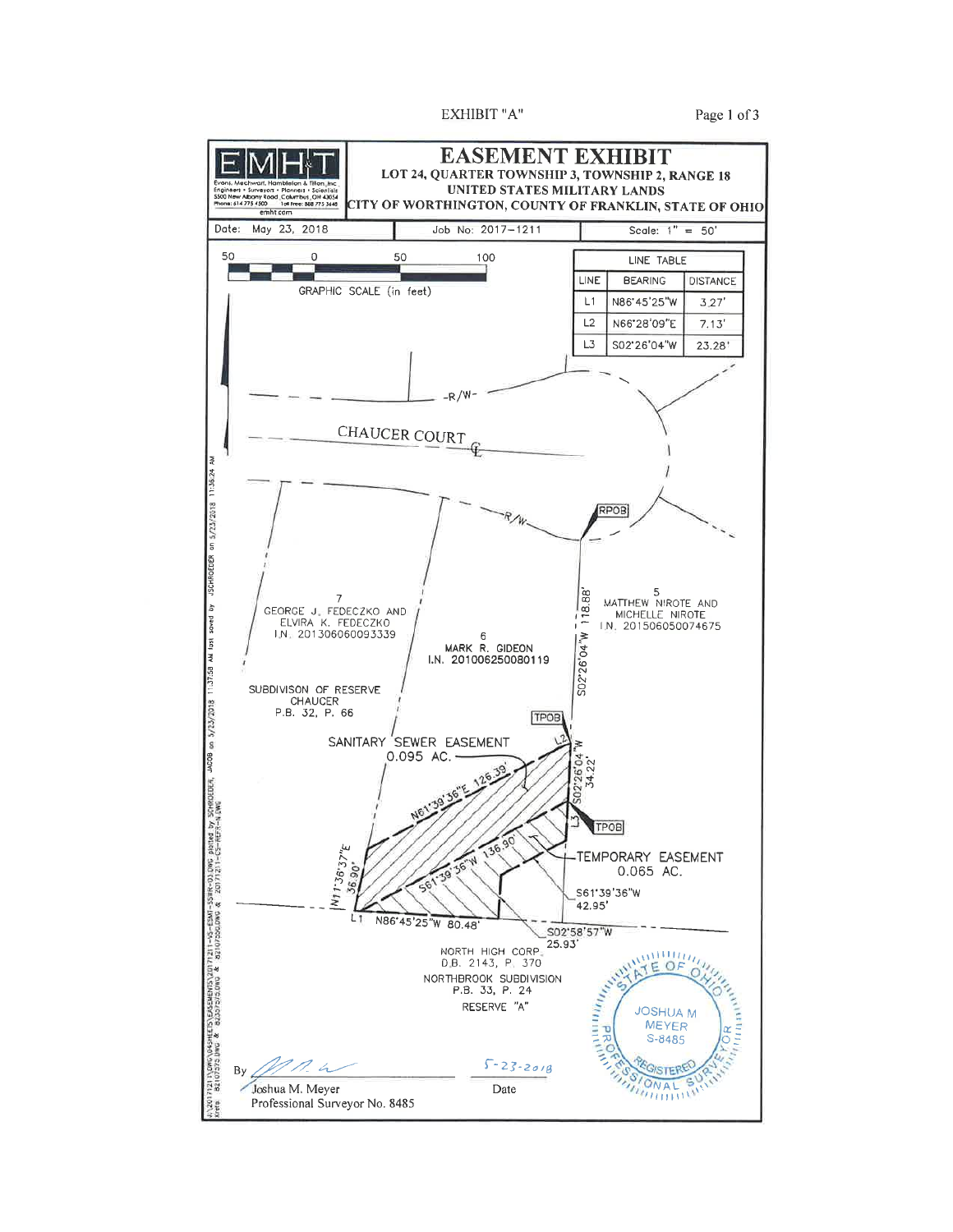### EXHIBIT "A"

### **SANITARY SEWER EASEMENT 0.095 ACRE**

Situated in the State of Ohio, County of Franklin, City of Worthington, lying in Lot 24, Quarter Township 3, Township 2, Range 18, United States Military Lands, being on, over, and across Lot 6 of that subdivision entitled "Subdivision of Reserve Chaucer" of record in Plat Book 32, Page 66 and conveyed to Mark R. Gideon by deed of record in Instrument Number 201006250080119 (all references are to the records of the Recorder's Office, Franklin County, Ohio) and being more particularly described as follows:

Beginning, for reference, in the southerly right-of-way line of Chaucer Court, a corner common to Lot 5 and Lot 6 of said "Subdivision of Reserve Chaucer";

Thence South 02° 26' 04" West, with the line common to Lot 5 and Lot 6 of said "Subdivision of Reserve Chaucer," a distance of 118.88 feet to the TRUE POINT OF **BEGINNING:** 

Thence South 02° 26' 04" West, continuing with said common line, a distance of 34.22 feet to a point;

Thence South 61° 39' 36" West, across Lot 6 of said "Subdivision of Reserve Chaucer," a distance of 136.90 feet to a point in the southerly line of Lot 6 of said "Subdivision of Reserve Chaucer," in a northerly line of Reserve "A" of that subdivision entitled "Northbrook Subdivision" of record in Plat Book 33, Page 24;

Thence North 86° 45' 25" West, with the line common to Lot 6 of said "Subdivision of Reserve Chaucer" and Reserve "A" of said "Northbrook Subdivision," a distance of 3.27 feet to a corner common to Lot 6 and Lot 7 of said "Subdivision of Reserve Chaucer";

Thence North 11° 36' 37" East, with the line common to Lot 6 and Lot 7 of said "Subdivision of Reserve Chaucer," a distance of 36.90 feet to a point;

Thence across Lot 6 of said "Subdivision of Reserve Chaucer," the following courses and distances:

North 61° 39' 36" East, a distance of 126.39 feet to a point; and

North 66° 28' 09" East, a distance of 7.13 feet to the TRUE POINT OF BEGINNING, containing 0.095 acre, more or less.



EVANS, MECHWART, HAMBLETON & TILTON, INC.

U //.r

 $3 - 26 - 2018$ 

Joshua M. Meyer Professional Surveyor No. 8485

Date

JMM: jps<br>0\_095 ac 20171211-VS-ESMT-SSWR-03.doc